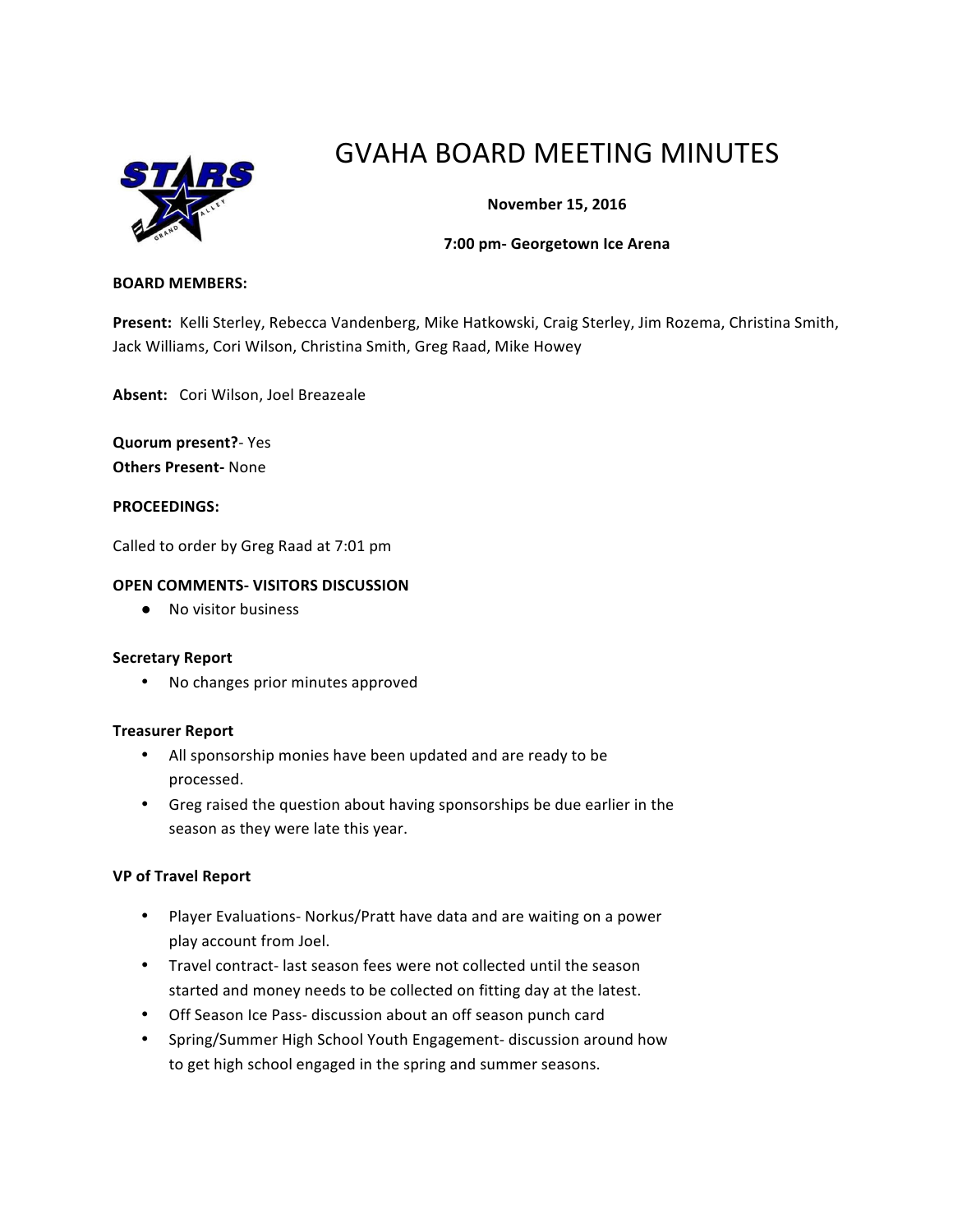## **VP House Report**

- Player Evaluations- Peewee house and Bantam are loaded. Squirts are uploaded.
- Meet the STARS night- email has been sent and will need volunteers. There is a signup at the kiosk. Board will reach out to the high school teams to get a list of the players that have played for GVAHA in the past. First one is scheduled for 12/21

# **Hockey Director Report- Jack, Joel was absent**

# **Fundraising Report**

- BC Pizza Benefit Night  $1/27 -$  Hudsonville vs. Jenison Varsity Game
	- $\circ$  Kick back if flyer is used when ordering
	- $\circ$  Same night as MSU/GVSU game which is heavily attended
- Sponsors- two more were added. Dashboard artwork was sent to Mike.

## **Communications Director Report**

- Yearbook- if all artwork is in by Thanksgiving, yearbook can be done by Dec.
- Changing the blast of the newsletter just to mix it up a bit.

## **Township Representative Report**

• LiveBarn is live. Mike has talked to the HS Coaches about it and wants to put it on Facebook.

## **MAHA Representative Report -**

- Craig is sending MAHA communications directly to Jack and Joel
- Player Evals are due by December.
- Hockey Director Coaching Evals due by mid season.

## **President's Report**

- Scholarship discussion- awards will be communicated by Greg Raad next week and posted to accounts for Dec 1.
- Board positions- the bylaws are set up to be replaced every two years however should we discuss a type of succession plan in order to reduce the turnover knowledge loss to support longer range growth.

#### **NEW BUSINESS**